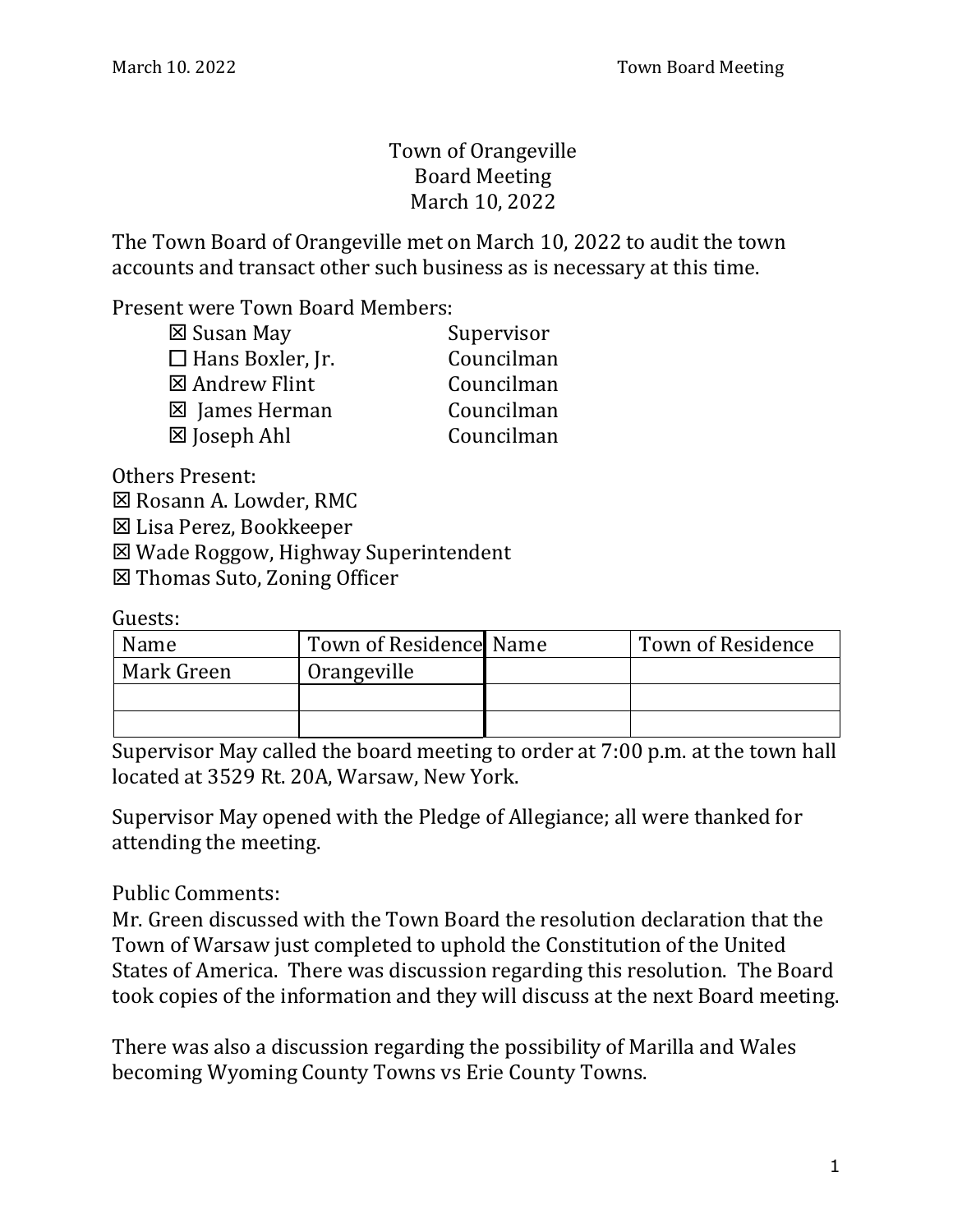Supervisor May requested a motion to approve the meeting minutes from February 10, 2022. On a motion from Mr. Ahl, seconded by Mr. Flint, to approve the minutes with a correction on page 2 (two). Ayes [4]  $\boxtimes$  May  $\Box$  Boxler  $\boxtimes$ Flint  $\boxtimes$  Herman  $\boxtimes$  Ahl. Noes [0] Carried

Supervisor May discussed that the Law Office of David DiMatteo, has a new attorney that we need to add to the Town as a Prosecutor.

The Town Board of the Town of Orangeville met at a regular Town Board Meeting at the Town Offices of the Town of Orangeville located at 3529 Route 20A, Warsaw, New York on the \_10th\_ day of \_March 2022, commencing at \_7p.m. at which time and place the following members were:

**WHEREAS**, all Board Members, having due notice of said meeting, and that pursuant to Article 7, §104 of the Public Officers Law, said meeting was open to the general public and due and proper notice of the time and place whereof was given as required by law; and

**WHEREAS,** DiMatteo & Roach Attorneys at Law have served as Prosecutor for the Town of Orangeville for many years, specifically Attorney David M. Di Matteo and Attorney David M. Roach; and

**WHEREAS**, the Town Board of the Town of Orangeville wish to continue to have David M. DiMatteo, and David M. Roach serve as the Town Prosecutors for the Town of Orangeville; and

**WHEREAS,** the Law Office has added a new Attorney to their Staff, Elijah H. McWhinney, and the Town Board of the Town of Orangeville wishes to approve his appointment as Prosecutor also on behalf of DiMatteo & Roach Attorneys at Law and the Town of Orangeville; and

**WHEREAS**, David M. DiMatteo and David M. Roach have assured the Board that they are confident in the abilities and skills of Elijah H. McWhinney to serve as Prosecutor on behalf of DiMatteo & Roach Attorneys at Law and the Town of Orangeville; and

**WHEREAS,** that the Town Board of the Town of Orangeville feels it to be in best interests of the Town of Orangeville to continue the appointments of David M. DiMatteo, and David M. Roach, and approve the appointment of Elijah H. McWhinney as prosecutors on behalf of DiMatteo & Roach Attorneys at Law and the Town; and

**NOW ON MOTION OF** \_Mr. James Herman, which has been duly seconded by Mr. Joseph Ahl, therefore, be it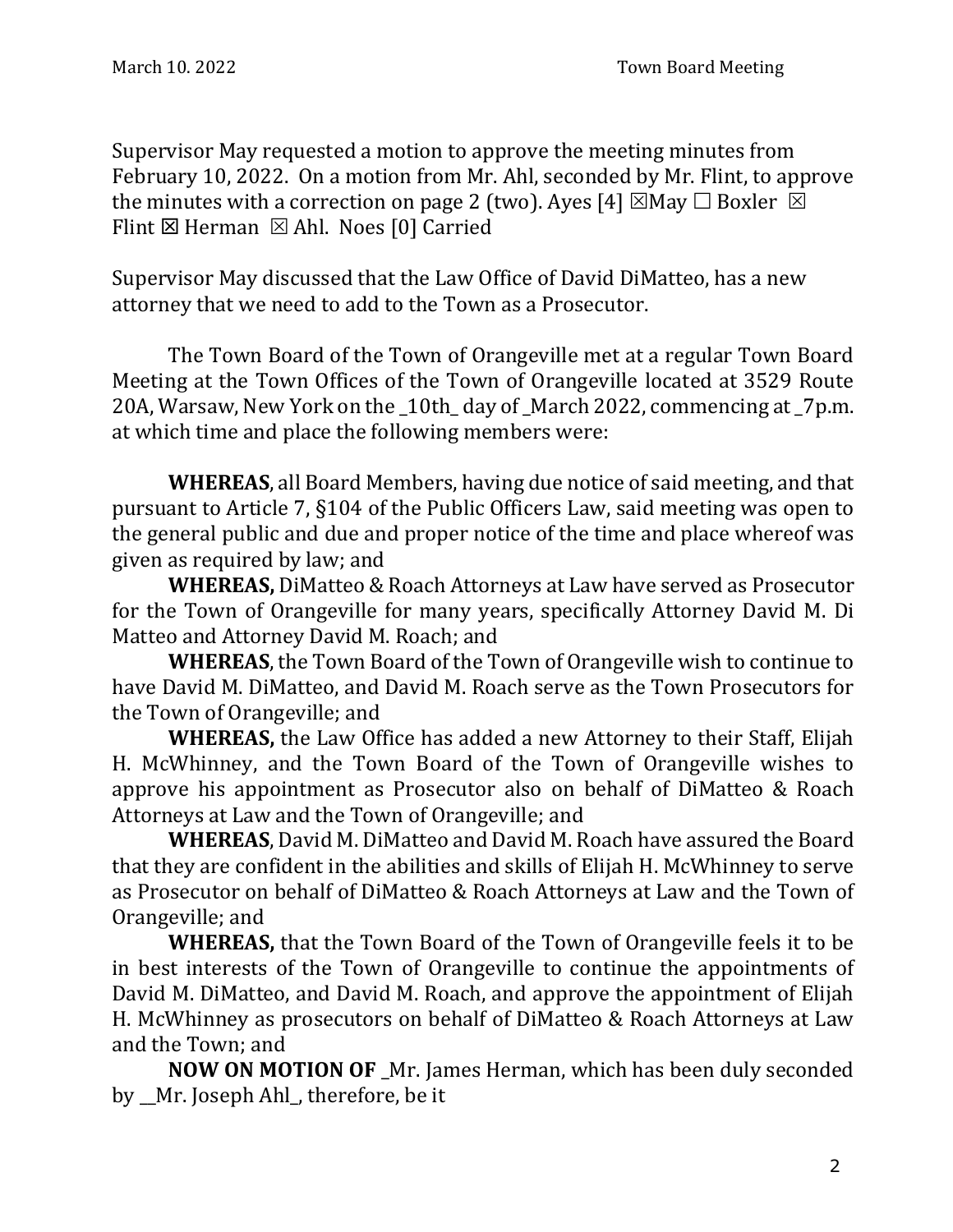**RESOLVED,** that the Town Board of the Town of Orangeville feels it to be in the best interests of the Town of Orangeville to continue the appointments of David M. DiMatteo and David M. Roach, and approve the appointment of Elijah H. McWhinney as prosecutors on behalf of DiMatteo & Roach Attorneys at Law and the Town of Orangeville. Ayes [4]  $\boxtimes$  May  $\Box$  Boxler  $\boxtimes$  Flint  $\boxtimes$  Herman  $\boxtimes$ Ahl. Noes [0] Carried

Supervisor May requested a motion to set the judges retirement information. On a motion by Mr. Flint, seconded by Mr. Herman to approve the information. Ayes [4]  $\boxtimes$ May  $\Box$  Boxler  $\boxtimes$  Flint  $\boxtimes$  Herman  $\boxtimes$  Ahl. Noes [0] Carried

Ms. Perez presented each Board members with the Final Fund Balance information.

Supervisor May, discussed that the Battery Storage Project is still not functioning, most likely sometime in April 2022. They are waiting for parts.

Supervisor May requested a motion to approve the Supervisors Report. A motion was made by Mr. Ahl, seconded by Mr. Herman to approve the Supervisor Report. Ayes [4]  $\boxtimes$  May  $\Box$  Boxler  $\boxtimes$  Flint  $\boxtimes$  Herman  $\boxtimes$  Ahl. Noes [0] Carried

Zoning Officer Report**:** We have one new zoning permit for the year already.

## Zoning Report

The Board was given information to renewal and modification for the Quakertown Road Mine, Wyco Construction. All agencies have been notified and are aware of the modifications. The Board resolved to send this to the Planning Board, and to make the Planning Board the Lead Agency. On a motion by Mr. Flint, seconded by Mr. Herman to approve the resolution. Ayes [4]  $\boxtimes$  May  $\Box$  Boxler  $\boxtimes$  Flint  $\boxtimes$  Herman  $\boxtimes$  Ahl. Noes [0] Carried

## Highway Superintendent Report:

We have been plowing, we had a pretty good thaw. We are still chasing water, patching and setting up schedules for spring tree cutting. They are moving ahead this week; the county has to speak to the owners of the properties and the River Keepers are waiting for more funding.

OGS – wants 7-8 months, I will work with him – complete a three-day bid and will accept altered specs. If we do a mini bid on line only, it will be between 40,000 – 42,000. On a motion by Mr. Herman, seconded by Mr. Ahl to complete a mini bid. Ayes [4]  $\boxtimes$  May  $\Box$  Boxler  $\boxtimes$  Flint  $\boxtimes$  Herman  $\boxtimes$  Ahl. Noes [0] Carried